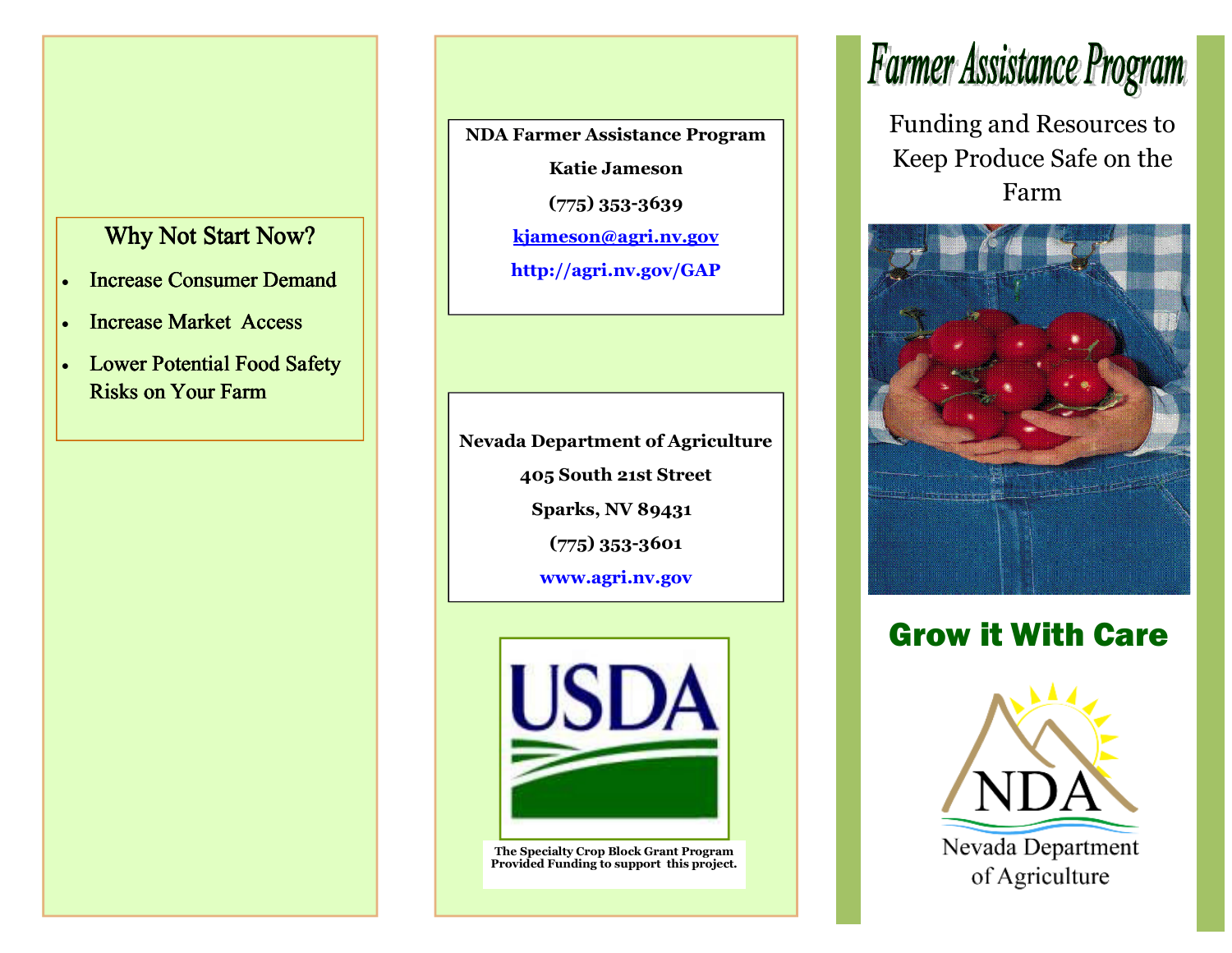# **Cood Agriculture Practices**

**Who :** Do you want to increase your sales? Protect your business and customers? The Nevada Department of Agriculture (NDA) is offering financial assistance for producers wishing to participate in Good Agriculture Practices.

**What:** The department was awarded USDA funding to provide cost-share assistance through a voluntary program which helps producers reduce food safety risks through the use of Good Agriculture Practices and Good Handling Practices*.* 

**When:** The funding and services will be available by Spring of 2013. Act fast though! The funding will only be available for a limited time.

**Why:** Prevention is the best tool when it comes to food safety. In an effort to help strengthen Nevada's Produce Industry NDA is taking proactive steps to provide the tools and resources producers need to meet industry based standards.



### Keeping Produce Safe on The Farm a Partnership with Producers in Food Safety Development

**What is Good Agriculture Practices and what does itmean to me?** 

Legislation introduced in the Food and Drug Administration (FDA) and Food Safety Modernization Act (FSMA) aims to ensure the U.S. food supply is safe by shifting the focus from responding to contamination to preventing it. In response the USDA Fresh Fruits and Vegetables Program began offering a voluntary independent audit of produce suppliers throughout the production and supply chain.

The Good Agricultural Practices (GAP) and Good Handling Practices (GHP) audits focus on best agricultural practices to verify that fruits and vegetables are produced, packed, handled, and stored in the safest manner possible to minimize risks of microbial food safety hazards. The audits verify adherence to industry recognized food safety practices and recommendations made in the U.S. Food and Drug Administration's *Guide to Minimize Microbial Food Safety Hazards for Fresh Fruits and Vegetables* .

In the GAP program the farm operation develops it's own safety plan that follows recommended practices. Voluntary audits are performed to ensure compliance of their operations plan. Today there exists an array of food safety resources through education awareness and food safety development training that is available to farm operations who want to become GAP certified.

State Departments of Agriculture have become a key resource for small to mid-size farms in becoming GAP/ GHP certified. States are ,through the use of cooperative agreements with USDA, staffing certified inspectors to perform the verifications of these operations to help minimize potential food safety risks.

### **Nevada's Farmers Assistance Program**

### Produce operations of all sizes are encouraged to participate one size can fit all!

The Nevada Department of Agriculture has partnered with University Extension to offer an education and verification program to help Nevada Producers become certified in Good Agriculture Practices.

The Department is excited to announce it was awarded funding to provide cost-share assistance through the new "Farmers Assistance Program"; a voluntary program that encourages producers to keep produce safe by adopting good agriculture practices . The program will off-set the costs to learn and participate in GAP/GHP. NDA staff will be prepared to provide this assistance in 2013.

Drafted legislation currently exempts small operations with lower gross income thresholds. Nevada is taking a proactive approach in order to ensure that Nevada produce operations of all sizes have every advantage to be ahead of the curve. Bordering states already have these programs established and the NDA wants to have resources available for our produces to compete in the marketplace. The demand for Good Agriculture Practices is on the rise and food safety begins on the farm.

Find out today how you can start to build your own farm safety plan and implement Good Agriculture Practices.